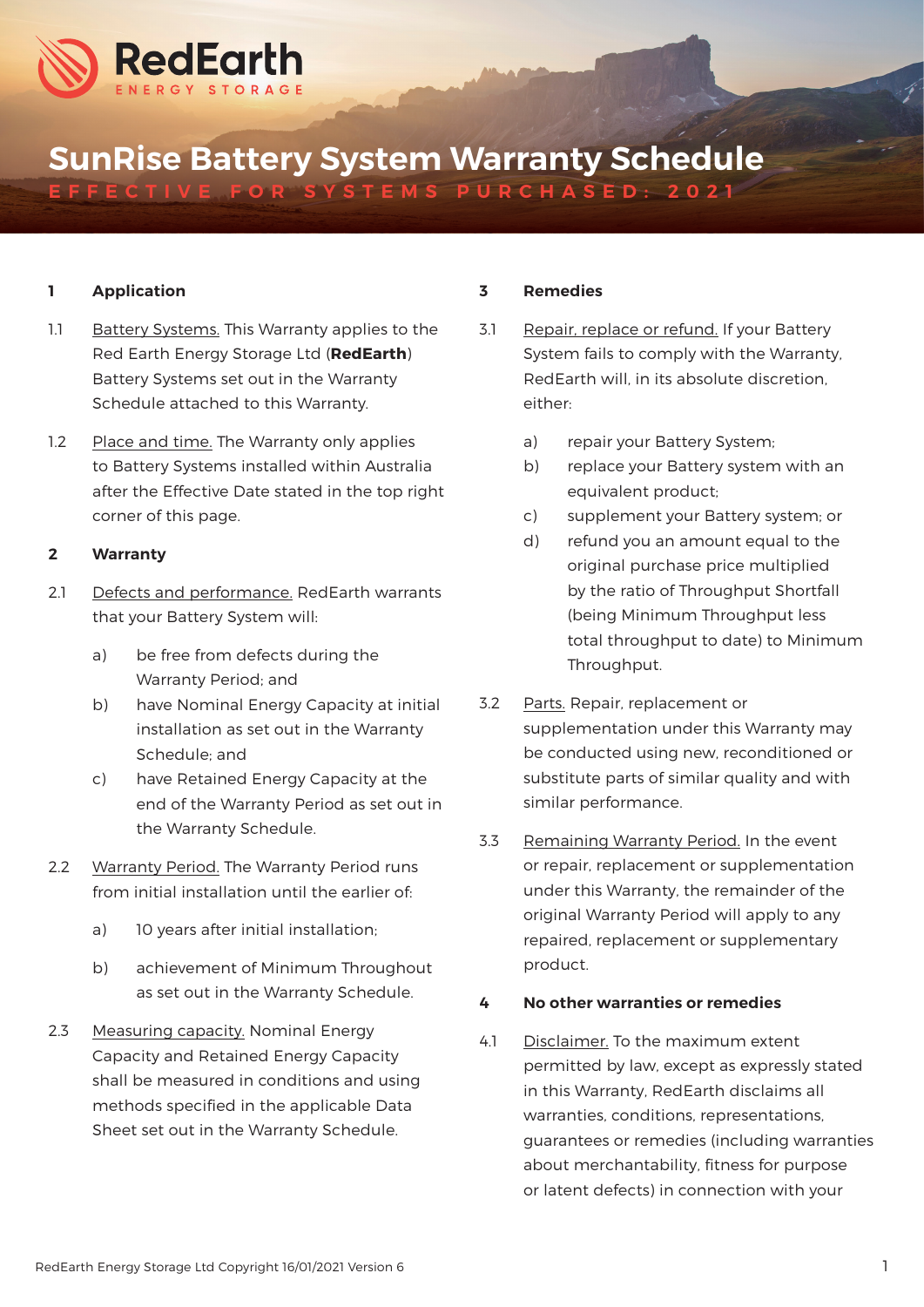Battery System, whether written, oral express, implied or statutory.

4.2 Limitation. If the disclaimer above is ineffective, to the maximum extent permitted by law, RedEarth limits the duration of and remedies for any other warranty, condition, representation or guarantee to the duration and remedies described in this Warranty.

## 5 Exclusions

- 5.1 No application. This Warranty does not apply to any defect or shortfall in Nominal Energy Capacity or Retained Energy Capacity arising from:
	- a) transport, storage, handling, installation, commissioning, modification, operation, maintenance, service or repair of your Battery System other than in line with the applicable Installation Manual and User Manual as published at website www.redearth.energy and updated from time to time;
	- b) installation, commissioning, modification, service or repair of your Battery System other than by a technician authorised by RedEarth;
	- c) failure to operate, maintain or arrange service of your Battery System in line with the User Manual;
	- d) use of your Battery System in conjunction with plant, equipment or components described as incompatible (or in similar terms) by the User Manual;
	- e) use of your Battery System in or exposure of your Battery System to weather, climates or site conditions described as unsuitable (or in similar terms) by the User Manual;
	- f) abuse, misuse, recklessness or negligence; or
	- g) events and their effects beyond the

reasonable control of RedEarth (such as lightning, flood, cyclone, fire or power or voltage surges).

- 5.2 No cover. This Warranty does not cover:
	- a) fair wear and tear;
	- b) degradation of consumable components;
	- c) scratches, stains, moulds, dents or marks that do not have, or corrosion or weathering that does not have an adverse impact on performance;
	- d) noise or vibration that does not have, an adverse impact on performance;
	- e) theft (including theft of components); or
	- f) damage or deterioration that occurs after expiration or voiding of the Warranty Period.

## 6 Requirements and restrictions

- 6.1 Internet connection. RedEarth needs remote access to your Battery System in order to effect firmware & software updates that may interrupt the operation of your Battery System from time to time. By connecting your Battery System to the internet, you consent to RedEarth effecting such firmware updates without further notice to you. If your Battery System:
	- a) is not connected to the internet for the Minimum Uptime; or
	- b) has not been registered with RedEarth,

RedEarth will not be able to honour this Warranty for the Warranty Period. RedEarth will endeavour to notify you if RedEarth becomes aware that your Battery System has lost internet connection.

6.2 No unintended use. Your Battery System is not intended for use as a primary or back-up power source for life-support systems, other medical or in any other circumstance where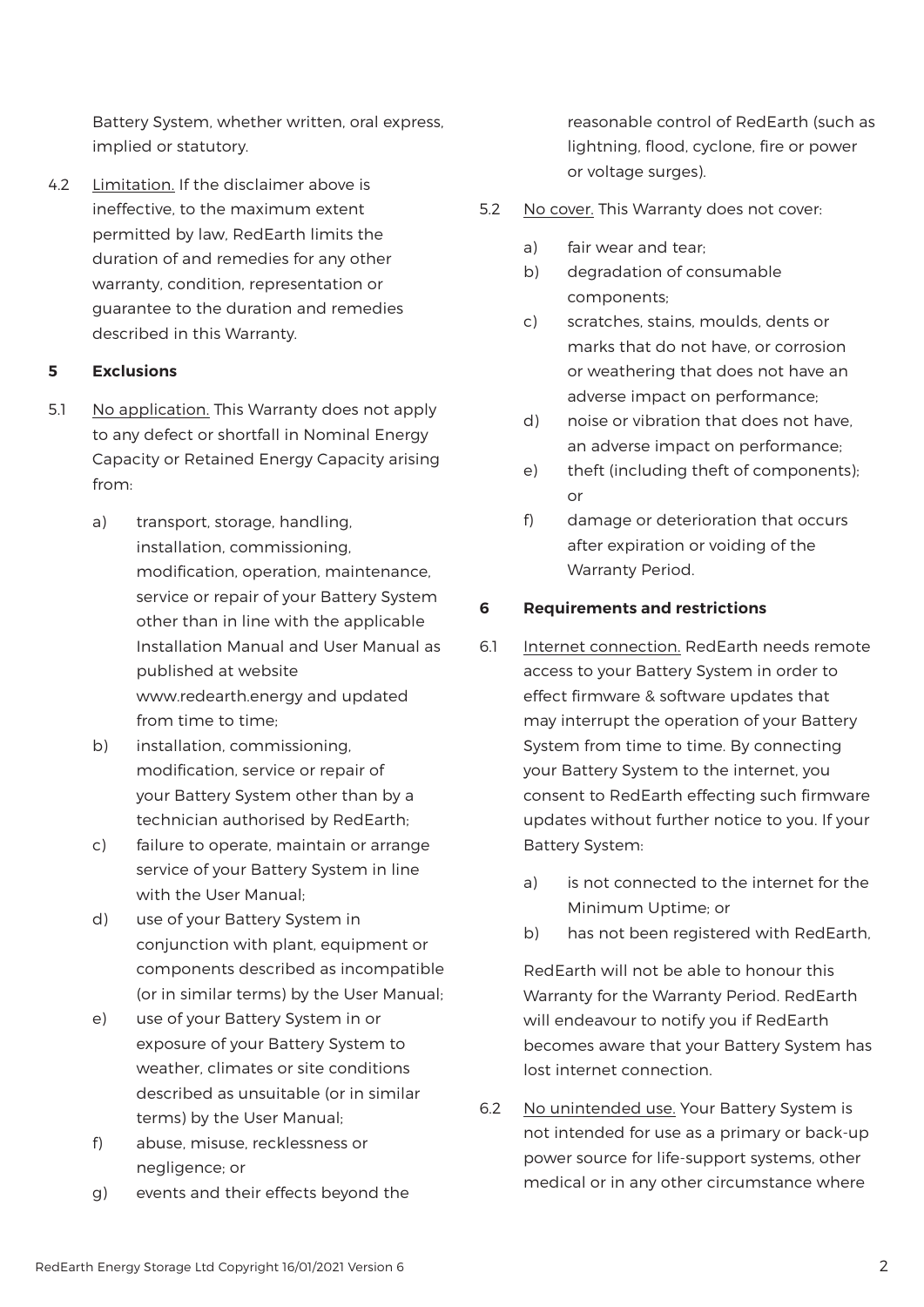product failure could cause or contribute to personal injury or serious property damage. RedEarth reserves the right to refuse to service your Battery System if it is used in these ways, and disclaims all liability arising from its service or refusal to service in such circumstances.

## 7 Limitation of liability

- 7.1 No consequential loss. To the maximum extent permitted by law, RedEarth will not be liable for any consequential, incidental, indirect, exemplary, punitive or special damages in connection with the Battery System, regardless of the form of action and whether RedEarth had been informed about or might have anticipated the possibility, probability or magnitude of such loss or damage. For clarity, RedEarth will not be liable for loss (including loss by a third party) of use, enjoyment, convenience, production, contracts, revenue, profit, reputation, data or opportunity to earn, build or use the foregoing items or increased operating costs (including the cost of procuring substitute equipment or services) or financing costs.
- 7.2 Liability limit. To the maximum extent permitted by law, RedEarth's total liability (under contract, tort, statute or otherwise) to you in connection with this agreement is limited to the amount paid for your Battery System plus transport costs reimbursable to you under this Warranty.

## 8 Further rights and remedies

8.1 Local law. This Warranty gives you specific rights and its terms apply to the maximum extent permitted by applicable law; however, you may have further rights or remedies under the law of your country, state or province. For example, some jurisdictions may not permit disclaimers or limitations of liability, and some of these may not apply to you.

8.2 Australian Consumer Law. Nothing in this agreement limits the Australian Consumer Law (being schedule 2 to the Competition and Consumer Act 2010 (Cth)). In line with the Australian Consumer Law, set out below in italics is prescribed wording that applies to certain customers, and which does not give you any rights you do not otherwise have.

> Our goods come with guarantees that cannot be excluded under the Australian Consumer Law. You are entitled to a replacement or refund for a major failure and compensation for any other reasonably foreseeable loss or damage. You are also entitled to have the goods repaired or replaced if the goods fail to be of acceptable quality and the failure does not amount to a major failure.

## 9 Claim process

- 9.1 Contact authorised dealer. To make a claim under this Warranty, you should first contact the authorised dealer who sold you your Battery System.
- 9.2 Contact RedEarth. If you did not purchase your Battery System from an authorised dealer, or if you purchased it directly from RedEarth, you should contact RedEarth by means set out in the table immediately below, as updated from time to time and published at website www.redearth.energy.

| <b>RedEarth Contact Details</b> |                           |  |  |  |
|---------------------------------|---------------------------|--|--|--|
| <b>Address</b>                  | 15 Fienta Place           |  |  |  |
|                                 | Darra, Brisbane, QLD 4076 |  |  |  |
|                                 | <b>AUSTRALIA</b>          |  |  |  |
| Email                           | info@redearth.energy      |  |  |  |
| Phone                           | (07) 3279 6707            |  |  |  |
|                                 | +61 7 3279 6707           |  |  |  |

- 9.3 Provide details. In order to be processed, your claim needs to include:
	- a) proof of original purchase of your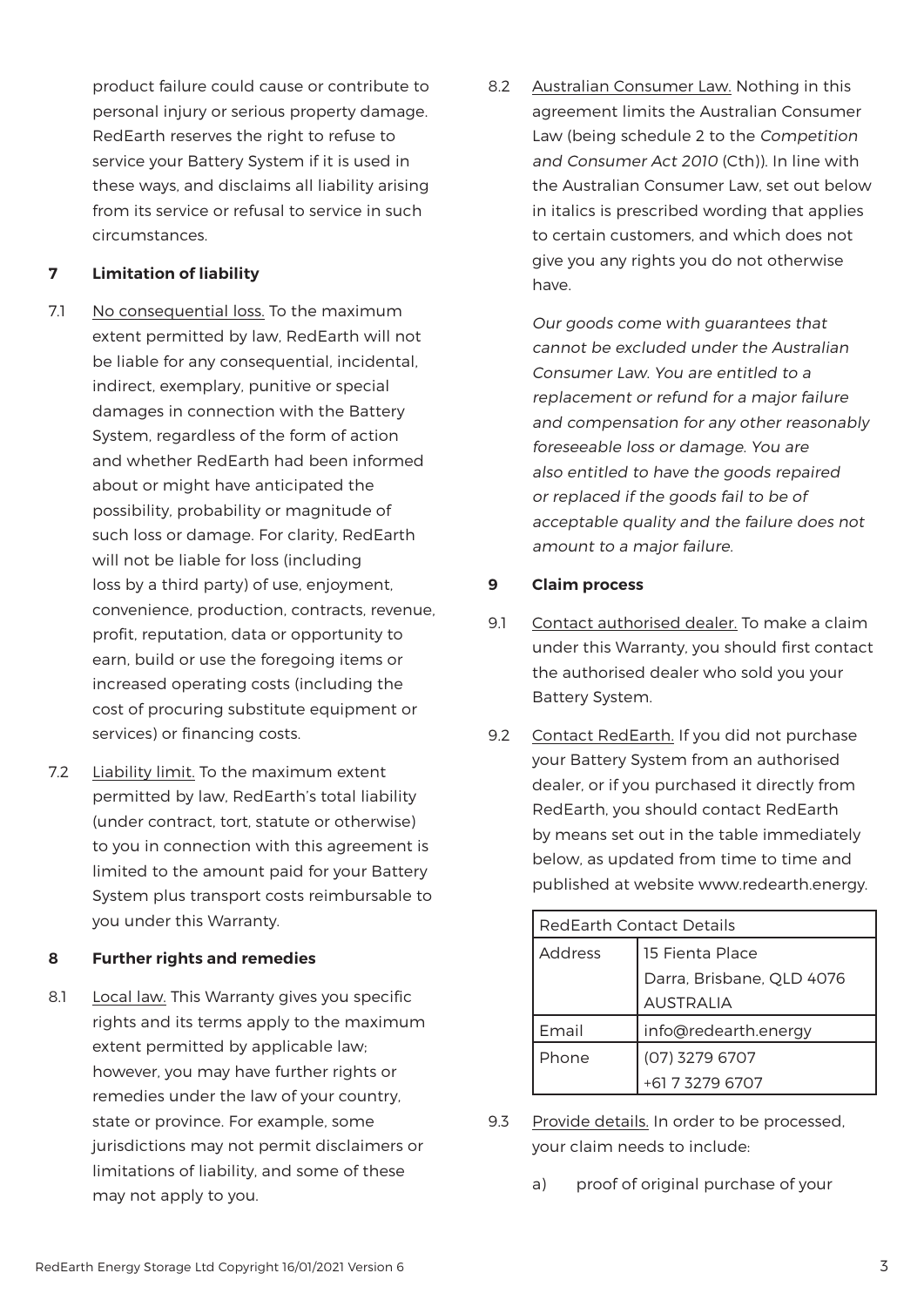Battery System from RedEarth or an authorised dealer;

- b) proof of any subsequent transfers of ownership;
- c) description of alleged defects(s);
- d) your Battery System's serial number;
- e) date and location of original installation; and
- f) name and contact details of authorised installer.
- 9.4 Remote access. RedEarth may require remote access to your Battery System in order to assess your claim or perform updates or repairs.
- 9.5 Returns. Before returning your Battery System or any product, you should obtain a Return Authorisation (aka RA) number from RedEarth.
- 9.6 Repairs. RedEarth will endeavour to diagnose and repair your system remotely. If necessary RedEarth may require a Technician to repair the system on-site. RedEarth will pay for all parts and labour associated with the repair and up to a maximum amount of \$200.00 (being Australian Dollars) for travel costs to site. If your claim is not covered, you will pay for or reimburse RedEarth's transport, inspection, testing and analysis costs arising from your claim.
- 9.7 Transport. When on-site repair is not responsibly practical you may need to arrange transport of your Battery System to and from RedEarth in line with the RA process. If your claim is covered, RedEarth will pay for or reimburse you transport costs arising from your claim up to a maximum amount of \$200.00 (being Australian Dollars). If your claim is not covered, you will pay for or reimburse RedEarth's transport, inspection, testing and analysis costs arising from your claim.

## 10 Miscellaneous

- 10.1 Interpretation. In this Warranty:
	- a) headings, sub-headings, underlined text, headers and footers are for convenience only and do not form part of this agreement or affect its interpretation;
	- b) 'includes', 'included', 'including', 'such as', 'particularly', 'especially' and similar words or expressions are not words or expressions of limitation.
- 10.2 Modification and waiver. No person, company or other entity, including an employee or authorised representative of RedEarth, can modify or waive this Warranty or any part of it. RedEarth reserves the right to make payments or provide other assistance in circumstances not covered by this Warranty, either across Battery System models or on a case-by-case basis, without incurring any liability or other obligation to do the same by other Battery System owners.
- 10.3 Severability. Where any part of this Warranty is or becomes illegal, invalid, unenforceable or void, such part shall be read down to the minimum extent required to cure such shortcoming, and the rest of this Warranty, shall continue to operate without amendment.
- 10.4 Governing law and jurisdiction. This Warranty, or any claim or dispute in connection with this Warranty, shall be, governed by the laws of Queensland, without giving effect to conflict of laws legislation. The United Nations Convention on Contracts for the International Sale of Goods (1980) (aka UNCISG) does not apply to this Warranty. To the maximum extent permitted law, persons claiming under this Warranty will submit to the non-exclusive jurisdiction of the courts of Queensland and courts able to hear appeals from such court.